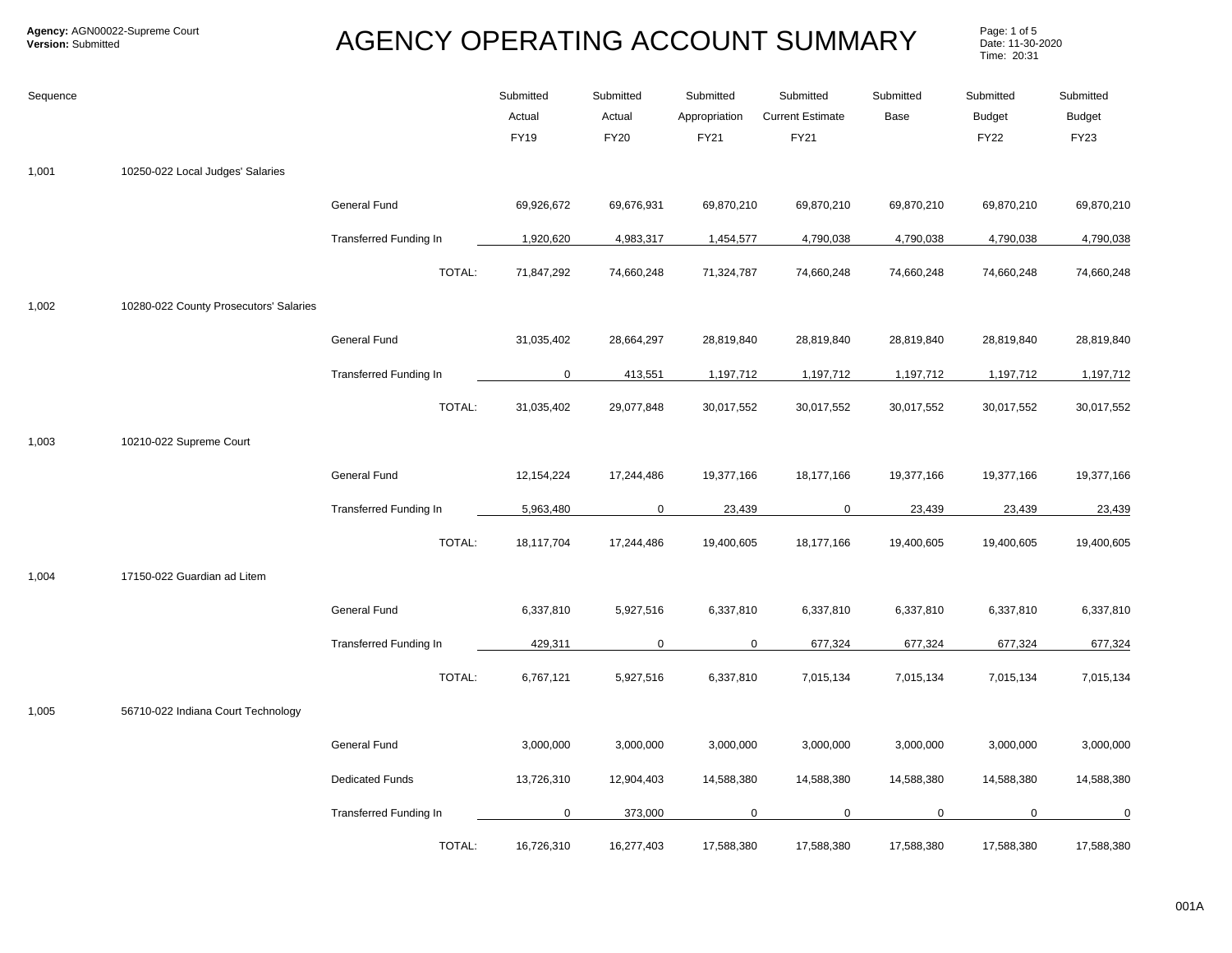Page: 2 of 5<br>Date: 11-30-2020 Time: 20:31

| Sequence |                                                                        |              | Submitted<br>Actual<br>FY19 | Submitted<br>Actual<br><b>FY20</b> | Submitted<br>Appropriation<br>FY21 | Submitted<br><b>Current Estimate</b><br><b>FY21</b> | Submitted<br>Base | Submitted<br><b>Budget</b><br><b>FY22</b> | Submitted<br><b>Budget</b><br>FY23 |
|----------|------------------------------------------------------------------------|--------------|-----------------------------|------------------------------------|------------------------------------|-----------------------------------------------------|-------------------|-------------------------------------------|------------------------------------|
| 1,006    | 13363-022 Supreme Court Title IV-D                                     |              |                             |                                    |                                    |                                                     |                   |                                           |                                    |
|          |                                                                        | General Fund | 0                           | 1,950,000                          | 1,950,000                          | 1,950,000                                           | 1,950,000         | 1,950,000                                 | 1,950,000                          |
| 1,007    | 13058-022 Adult Guardianship                                           |              |                             |                                    |                                    |                                                     |                   |                                           |                                    |
|          |                                                                        | General Fund | 1,500,002                   | 1,499,998                          | 1,500,000                          | 1,500,000                                           | 1,500,000         | 1,500,000                                 | 1,500,000                          |
| 1,008    | 14810-022 Civil Legal Aid                                              |              |                             |                                    |                                    |                                                     |                   |                                           |                                    |
|          |                                                                        | General Fund | 1,500,000                   | 1,500,000                          | 1,500,000                          | 1,500,000                                           | 1,500,000         | 1,500,000                                 | 1,500,000                          |
| 1,009    | 10760-022 Trial Court Operations                                       |              |                             |                                    |                                    |                                                     |                   |                                           |                                    |
| 1,010    | 15157-022 Veterans Problem-Solving<br>Court                            | General Fund | 1,246,073                   | 1,246,074                          | 1,246,075                          | 1,246,075                                           | 1,246,075         | 1,246,075                                 | 1,246,075                          |
|          |                                                                        | General Fund | 1,000,000                   | 1,000,000                          | 1,000,000                          | 1,000,000                                           | 1,000,000         | 1,000,000                                 | 1,000,000                          |
| 1,011    | 14800-022 Indiana Conference for Legal<br><b>Education Opportunity</b> |              |                             |                                    |                                    |                                                     |                   |                                           |                                    |
|          |                                                                        | General Fund | 906,751                     | 778,749                            | 778,750                            | 778,750                                             | 778,750           | 778,750                                   | 778,750                            |
| 1,012    | 13059-022 Probation Officers Training                                  |              |                             |                                    |                                    |                                                     |                   |                                           |                                    |
| 1,013    | 11350-022 Commission on Race and<br><b>Gender Fairness</b>             | General Fund | 750,000                     | 750,001                            | 750,000                            | 750,000                                             | 750,000           | 750,000                                   | 750,000                            |
|          |                                                                        | General Fund | 384,824                     | 380,998                            | 380,996                            | 380,996                                             | 380,996           | 380,996                                   | 380,996                            |
| 1,014    | 11670-022 Interstate Compact for Adult<br>Offenders                    |              |                             |                                    |                                    |                                                     |                   |                                           |                                    |
|          |                                                                        | General Fund | 236,180                     | 236,180                            | 236,180                            | 236,180                                             | 236,180           | 236,180                                   | 236,180                            |
| 1,015    | 10340-022 Special Judges - County Courts                               |              |                             |                                    |                                    |                                                     |                   |                                           |                                    |
| 1,016    | 17930-022 Drug and Alcohol Programs<br>Fund                            | General Fund | 149,000                     | 76,657                             | 149,000                            | 149,000                                             | 149,000           | 149,000                                   | 149,000                            |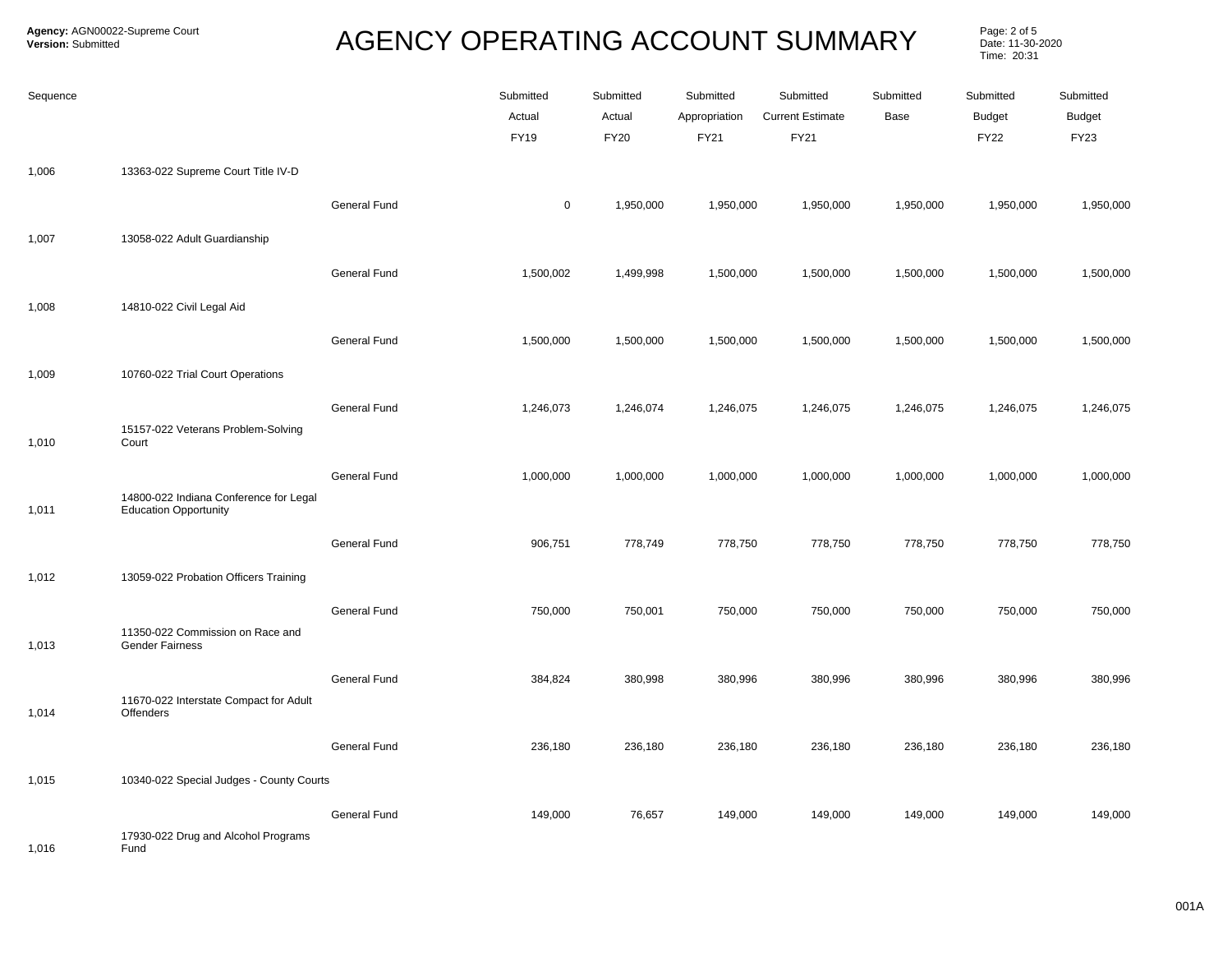Page: 3 of 5<br>Date: 11-30-2020 Time: 20:31

| Sequence |                                                                |                               | Submitted<br>Actual<br><b>FY19</b> | Submitted<br>Actual<br><b>FY20</b> | Submitted<br>Appropriation<br>FY21 | Submitted<br><b>Current Estimate</b><br>FY21 | Submitted<br>Base | Submitted<br>Budget<br><b>FY22</b> | Submitted<br><b>Budget</b><br><b>FY23</b> |
|----------|----------------------------------------------------------------|-------------------------------|------------------------------------|------------------------------------|------------------------------------|----------------------------------------------|-------------------|------------------------------------|-------------------------------------------|
|          |                                                                | General Fund                  | 100,000                            | 100,000                            | 100,000                            | 100,000                                      | 100,000           | 100,000                            | 100,000                                   |
|          |                                                                | <b>Transferred Funding In</b> | 571,778                            | 1,397,395                          | $\mathbf 0$                        | 1,234,350                                    | 1,234,350         | 1,234,350                          | 1,234,350                                 |
| 1,017    | 17040-022 Judicial Branch Insurance<br>Adjustment              | TOTAL:                        | 671,778                            | 1,497,395                          | 100,000                            | 1,334,350                                    | 1,334,350         | 1,334,350                          | 1,334,350                                 |
|          |                                                                | <b>Dedicated Funds</b>        | 734,357                            | 608,242                            | 2,743,735                          | 6,095,119                                    | 6,095,119         | 6,095,119                          | 6,095,119                                 |
| 1,018    | 47065-022 Title IV-D Reimbursement Fund                        |                               |                                    |                                    |                                    |                                              |                   |                                    |                                           |
|          |                                                                | <b>Dedicated Funds</b>        | 2,812,133                          | 246,916                            | 1,326,905                          | 2,171,167                                    | 2,171,167         | 2,171,167                          | 2,171,167                                 |
| 1,019    | 44700-022 Disciplinary Commission                              |                               |                                    |                                    |                                    |                                              |                   |                                    |                                           |
| 1,020    | 44830-022 ACE Admin and Cont<br>Education                      | <b>Dedicated Funds</b>        | 1,980,445                          | 2,196,903                          | 2,768,200                          | 2,560,592                                    | 2,560,592         | 2,560,592                          | 2,560,592                                 |
| 1,021    | 48050-022 Judicial Technology and<br><b>Automation Project</b> | <b>Dedicated Funds</b>        | 1,541,689                          | 1,480,973                          | 1,903,864                          | 1,325,833                                    | 1,325,833         | 1,325,833                          | 1,325,833                                 |
|          |                                                                | <b>Dedicated Funds</b>        |                                    |                                    |                                    | $\mathsf 0$                                  | $\mathbf 0$       |                                    |                                           |
| 1,022    | 47060-022 Judges' and Lawyers'<br>Assistance Commission        |                               | 1,045,099                          | 1,489,467                          | 623,725                            |                                              |                   | 0                                  | $\mathbf 0$                               |
|          |                                                                | <b>Dedicated Funds</b>        | 697,177                            | 781,218                            | 763,107                            | 793,196                                      | 793,196           | 793,196                            | 793,196                                   |
| 1,023    | 48471-022 Mortgage Foreclosure Fund                            |                               |                                    |                                    |                                    |                                              |                   |                                    |                                           |
| 1,024    | 48430-022 GAL/CASA Conference<br>Account                       | <b>Dedicated Funds</b>        | 135,672                            | $-89,189$                          | 295,000                            | 103,000                                      | 103,000           | 103,000                            | 103,000                                   |
|          |                                                                | <b>Dedicated Funds</b>        | 51,650                             | 11,655                             | 2,000                              | 57,000                                       | 57,000            | 57,000                             | 57,000                                    |
| 1,025    | 48460-022 Interpreter Training                                 |                               |                                    |                                    |                                    |                                              |                   |                                    |                                           |
|          |                                                                | <b>Dedicated Funds</b>        | 715                                | 44,277                             | 3,000                              | 20,000                                       | 20,000            | 20,000                             | 20,000                                    |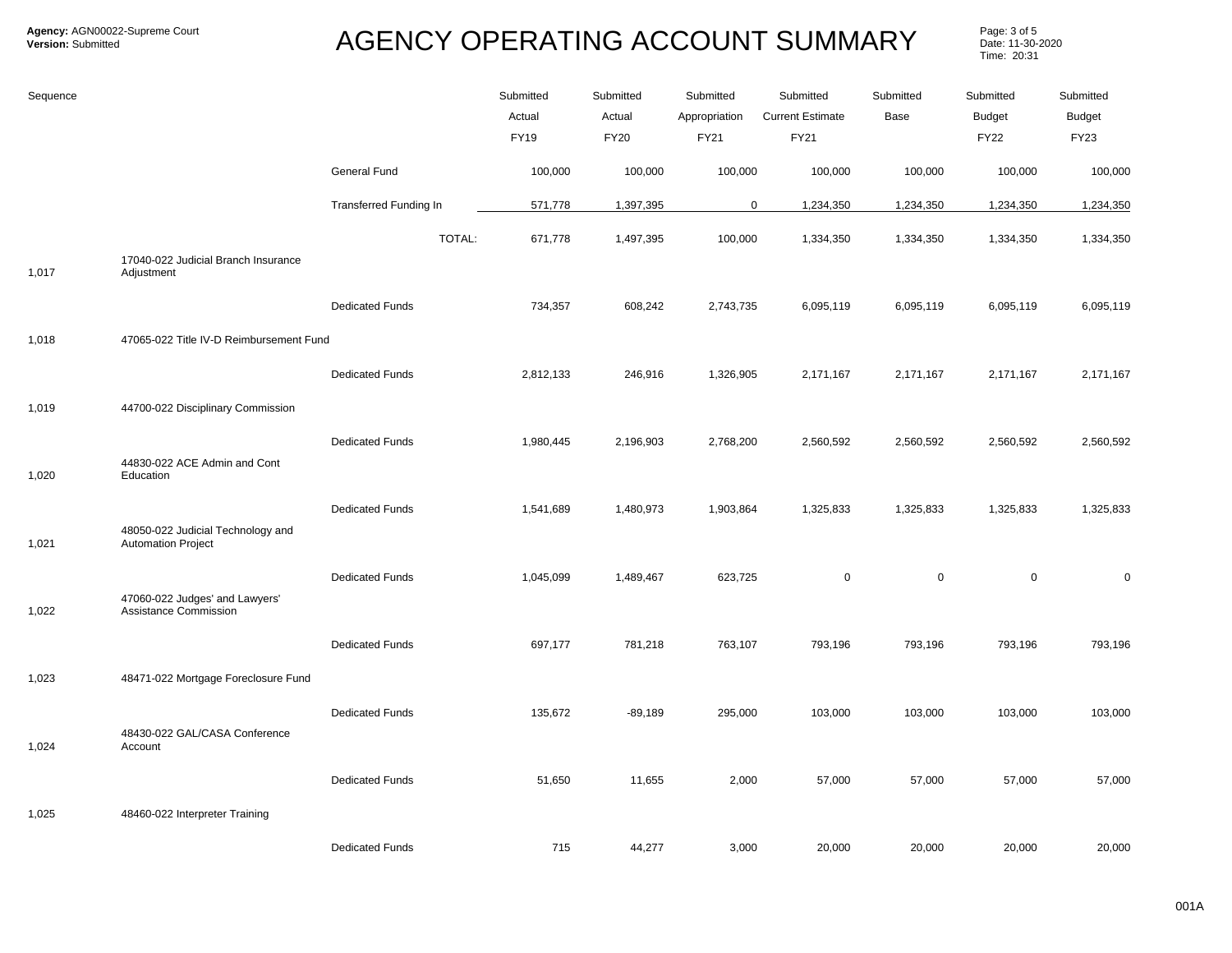Page: 4 of 5<br>Date: 11-30-2020 Time: 20:31

| Sequence |                                                            |                               | Submitted<br>Actual<br><b>FY19</b> | Submitted<br>Actual<br><b>FY20</b> | Submitted<br>Appropriation<br>FY21 | Submitted<br><b>Current Estimate</b><br>FY21 | Submitted<br>Base | Submitted<br><b>Budget</b><br><b>FY22</b> | Submitted<br><b>Budget</b><br><b>FY23</b> |
|----------|------------------------------------------------------------|-------------------------------|------------------------------------|------------------------------------|------------------------------------|----------------------------------------------|-------------------|-------------------------------------------|-------------------------------------------|
| 1,026    | 44730-022 Attorney Services                                |                               |                                    |                                    |                                    |                                              |                   |                                           |                                           |
| 1,027    | 46411-022 Supreme Court - Third Party<br><b>Grant Fund</b> | <b>Dedicated Funds</b>        | 14,281                             | 38,182                             | 44,000                             | 30,000                                       | 30,000            | 30,000                                    | 30,000                                    |
|          |                                                            | <b>Dedicated Funds</b>        | 607                                | 9,892                              | 47,980                             | 10,000                                       | 10,000            | 10,000                                    | 10,000                                    |
| 1,028    | 44231-022 Third Party Grant Fund                           |                               |                                    |                                    |                                    |                                              |                   |                                           |                                           |
|          |                                                            | <b>Dedicated Funds</b>        | $\mathbf 0$                        | 2,602                              | $\mathbf 0$                        | $\mathbf 0$                                  | $\mathsf 0$       | $\mathsf 0$                               | $\mathbf 0$                               |
| 1,029    | 60020-022 Supreme Court - DHHS Fund                        |                               |                                    |                                    |                                    |                                              |                   |                                           |                                           |
|          |                                                            | <b>Federal Funds</b>          | 10,969,944                         | 9,424,941                          | 10,486,825                         | 10,128,042                                   | 10,128,042        | 10,128,042                                | 10,128,042                                |
|          |                                                            | <b>Transferred Funding In</b> | 2,564,891                          | 2,490,123                          | $\mathbf 0$                        | 3,242,396                                    | 3,242,396         | 3,242,396                                 | 3,242,396                                 |
|          |                                                            | TOTAL:                        | 13,534,835                         | 11,915,064                         | 10,486,825                         | 13,370,438                                   | 13,370,438        | 13,370,438                                | 13,370,438                                |
| 1,030    | 60030-022 Supreme Court - DOT Fund                         |                               |                                    |                                    |                                    |                                              |                   |                                           |                                           |
| 1,031    | 60010-022 Judicial Readiness for Public<br>Health          | <b>Federal Funds</b>          | 1,078,950                          | 2,799,312                          | 5,000                              | 5,000                                        | 5,000             | 5,000                                     | 5,000                                     |
|          |                                                            | <b>Federal Funds</b>          | 1,188,186                          | 22,509                             | 5,000                              | 10,000                                       | 10,000            | 10,000                                    | 10,000                                    |
|          |                                                            | Transferred Funding In        | 28,344                             | $\mathbf 0$                        | 0                                  | $\mathbf 0$                                  | $\mathsf 0$       | $\mathbf 0$                               | $\overline{0}$                            |
|          |                                                            | TOTAL:                        | 1,216,530                          | 22,509                             | 5,000                              | 10,000                                       | 10,000            | 10,000                                    | 10,000                                    |
| 1,032    | 60120-022 IJC DOJ Fund                                     |                               |                                    |                                    |                                    |                                              |                   |                                           |                                           |
|          |                                                            | <b>Federal Funds</b>          | $\mathsf 0$                        | $-2,395$                           | 0                                  | $\mathsf 0$                                  | $\pmb{0}$         | $\pmb{0}$                                 | $\mathbf 0$                               |
|          | AGN00022-Supreme Court                                     |                               |                                    |                                    |                                    |                                              |                   |                                           |                                           |
|          |                                                            | General Fund                  | 130,226,938                        | 134,031,887                        | 136,996,027                        | 135,796,027                                  | 136,996,027       | 136,996,027                               | 136,996,027                               |
|          |                                                            | <b>Dedicated Funds</b>        | 22,740,135                         | 19,725,541                         | 25,109,896                         | 27,754,287                                   | 27,754,287        | 27,754,287                                | 27,754,287                                |